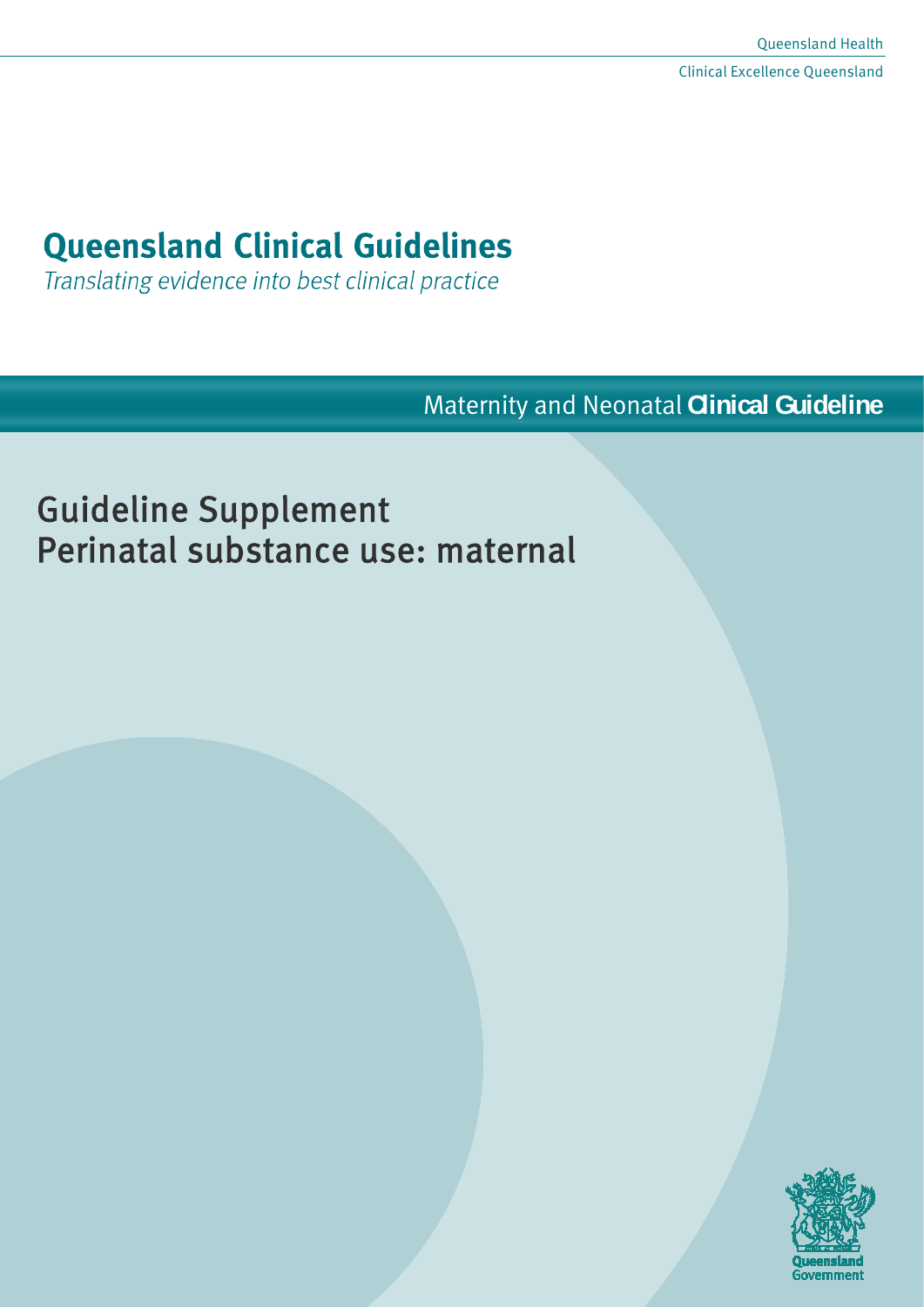#### **Table of Contents**

| $\mathbf{1}$   |       |  |
|----------------|-------|--|
| 1.1            |       |  |
| 1.2            |       |  |
| 1.3            |       |  |
| 1.4            |       |  |
| $\overline{2}$ |       |  |
| 2.1            |       |  |
| 2.2            |       |  |
| 2.3            |       |  |
| 2.4            |       |  |
|                | 2.4.1 |  |
| 2.5            |       |  |
| 2.6            |       |  |
| 2.7            |       |  |
|                |       |  |
| 3.1            |       |  |
| $\overline{4}$ |       |  |
| 4.1            |       |  |
| 4.2            |       |  |
| 4.3            |       |  |
|                | 4.3.1 |  |
|                | 4.3.2 |  |
|                | 4.3.3 |  |
| 4.4            |       |  |
| 4.5            |       |  |
| 4.6            |       |  |
|                |       |  |

#### **List of Tables**

© State of Queensland (Queensland Health) 2021



This work is licensed under a Creative Commons Attribution-NonCommercial-NoDerivatives V4.0 International licence. In essence, you are free to copy and communicate the work in its current form for non-commercial purposes, as long as you attribute Queensland Clinical Guidelines, Queensland Health and abide by the licence terms. You may not alter or adapt the work in any way. To view a copy of this licence, visit https://creativecommons.org/licenses/by-nc nd/4.0/deed.en

For further information contact Queensland Clinical Guidelines, RBWH Post Office, Herston Qld 4029, email <u>Guidelines@health.qld.gov.au,</u> For permissions<br>beyond the scope of this licence contact: Intellectual Property Offi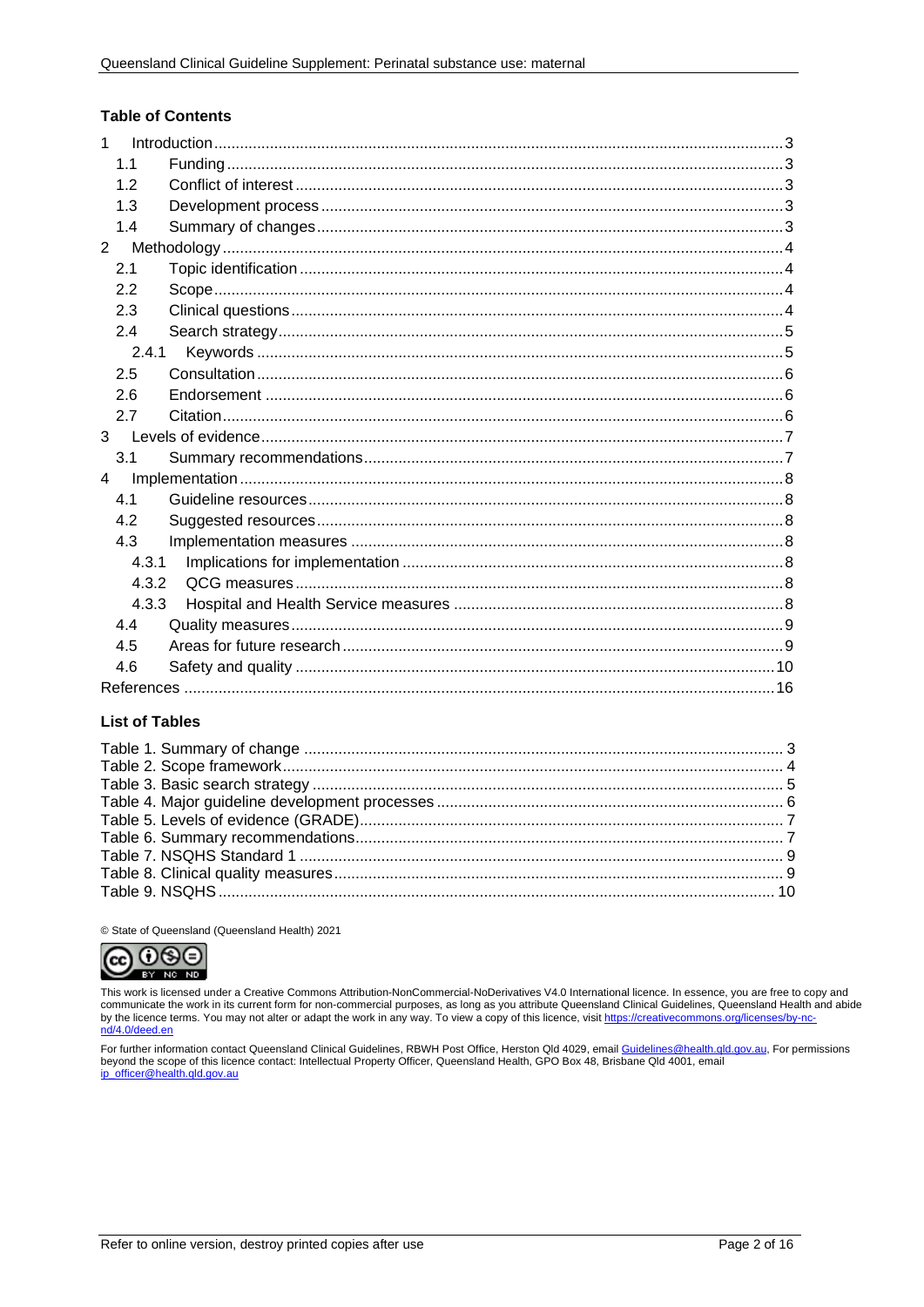# <span id="page-2-0"></span>**1 Introduction**

This document is a supplement to the Queensland Clinical Guideline (QCG) *Perinatal substance use: maternal.* It provides supplementary information regarding guideline development, makes summary recommendations, suggests measures to assist implementation and quality activities and summarises changes (if any) to the guideline since original publication. Refer to the guideline for abbreviations, acronyms, flow charts and acknowledgements.

## <span id="page-2-1"></span>**1.1 Funding**

The development of this guideline was funded by Healthcare Improvement Unit, Queensland Health. Consumer representatives were paid a standard fee. Other working party members participated on a voluntary basis.

## <span id="page-2-2"></span>**1.2 Conflict of interest**

Declarations of conflict of interest were sought from working party members as per the Queensland Clinical Guidelines [Conflict of Interest](http://www.health.qld.gov.au/qcg/development#coi) statement. No conflict of interest was identified.

## <span id="page-2-3"></span>**1.3 Development process**

This version of the guideline followed the QCG [full review](https://www.health.qld.gov.au/__data/assets/pdf_file/0025/364723/o-developprocess.pdf) process

## <span id="page-2-4"></span>**1.4 Summary of changes**

Queensland clinical guidelines are reviewed every 5 years or earlier if significant new evidence emerges. [Table 1](#page-2-5) provides a summary of changes made to the guidelines since original publication.

| <b>Publication date</b><br>Endorsed by:                     | <b>Identifier</b> | Summary of major change                                                                                                                      |
|-------------------------------------------------------------|-------------------|----------------------------------------------------------------------------------------------------------------------------------------------|
| <b>April 2016</b>                                           |                   | First publication                                                                                                                            |
| Statewide Maternity and<br><b>Neonatal Clinical Network</b> | MN16.37-V1-R21    | Replaces Neonatal Abstinence Syndrome<br>quideline (MN10.10-V4-R15)                                                                          |
|                                                             |                   | <b>Full review</b>                                                                                                                           |
|                                                             |                   | Formatting and structure updated throughout                                                                                                  |
|                                                             |                   | Flowchart: new addition for maternal care                                                                                                    |
| September 2021<br><b>QCG Steering Committee</b>             |                   | 1.1 Introduction and incidence in Queensland<br>data updated to reflect current trends                                                       |
| Statewide Maternity and<br><b>Neonatal Clinical Network</b> | MN21.37-V2-R26    | 2.3 Addition of long term outcome statistics<br>for children, adolescents and adults born to<br>women who use substances during<br>pregnancy |
| (Qld)                                                       |                   | 4.2 Pharmacological therapy for treatment of<br>substance use in pregnancy updated                                                           |
|                                                             |                   | Appendix A: breastfeeding recommendations<br>based on substance used in pregnancy                                                            |

<span id="page-2-5"></span>Table 1. Summary of change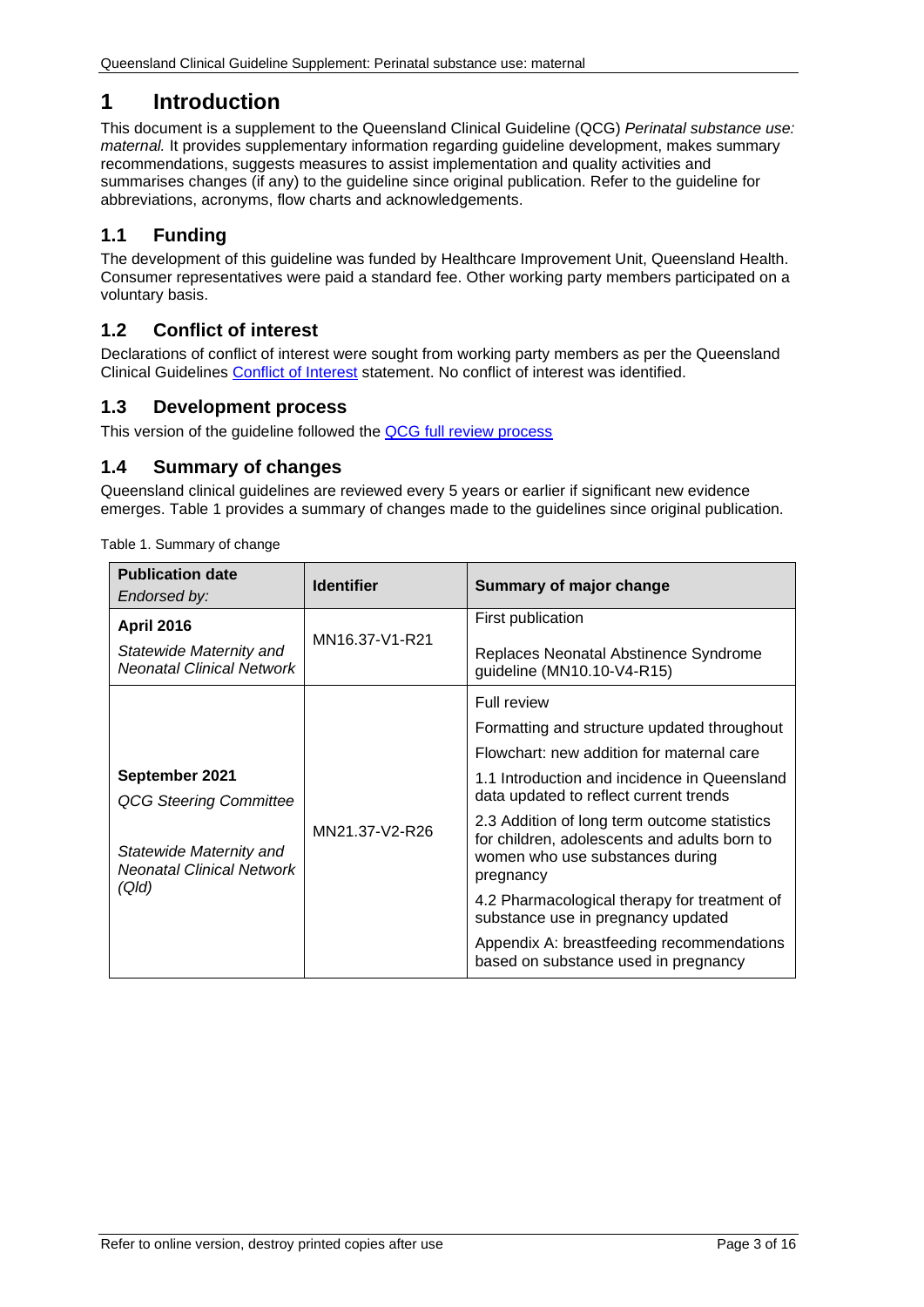# <span id="page-3-0"></span>**2 Methodology**

Queensland Clinical Guidelines (QCG) follows a rigorous process of guideline development. This process was endorsed by the Queensland Health Patient Safety and Quality Executive Committee in December 2009. The guidelines are best described as 'evidence informed consensus guidelines' and draw from the evidence base of existing national and international guidelines and the expert opinion of the working party.

## <span id="page-3-1"></span>**2.1 Topic identification**

The topic was identified as a priority by the Statewide Maternity and Neonatal Clinical Network.

## <span id="page-3-2"></span>**2.2 Scope**

<span id="page-3-4"></span>The scope of the quideline was determined using the following framework.

| Table 2. Scope framework |  |
|--------------------------|--|
|--------------------------|--|

| <b>Scope framework</b>                                                                                                                              |                                                                                                                                                                                                            |  |
|-----------------------------------------------------------------------------------------------------------------------------------------------------|------------------------------------------------------------------------------------------------------------------------------------------------------------------------------------------------------------|--|
| <b>Population</b>                                                                                                                                   | Pregnant women who use substances of concern                                                                                                                                                               |  |
| Identify evidence relevant to:<br><b>Purpose</b><br>Diagnosis, assessment and management of women who use substances of<br>concern during pregnancy |                                                                                                                                                                                                            |  |
| Outcome                                                                                                                                             | Support:<br>Early identification and assessment of pregnant women who use substances<br>of concern<br>Best practice care during pregnancy, labour and postpartum of women who<br>use substances of concern |  |
| <b>Exclusions</b>                                                                                                                                   | • Standard care as outlined in the Queensland Clinical Guideline: Standard<br>care<br>Management of anaesthesia<br>Routine antenatal, intrapartum and postpartum care                                      |  |

## <span id="page-3-3"></span>**2.3 Clinical questions**

The following clinical questions were generated to inform the guideline scope and purpose:

- What commonly used substances are of concern for the woman and/or her baby?
- What maternity care is indicated for women who use substances of concern?
- What care is indicated for women during labour and in the postnatal period, who use substances of concern?
- What are the discharge considerations for women affected by substance use?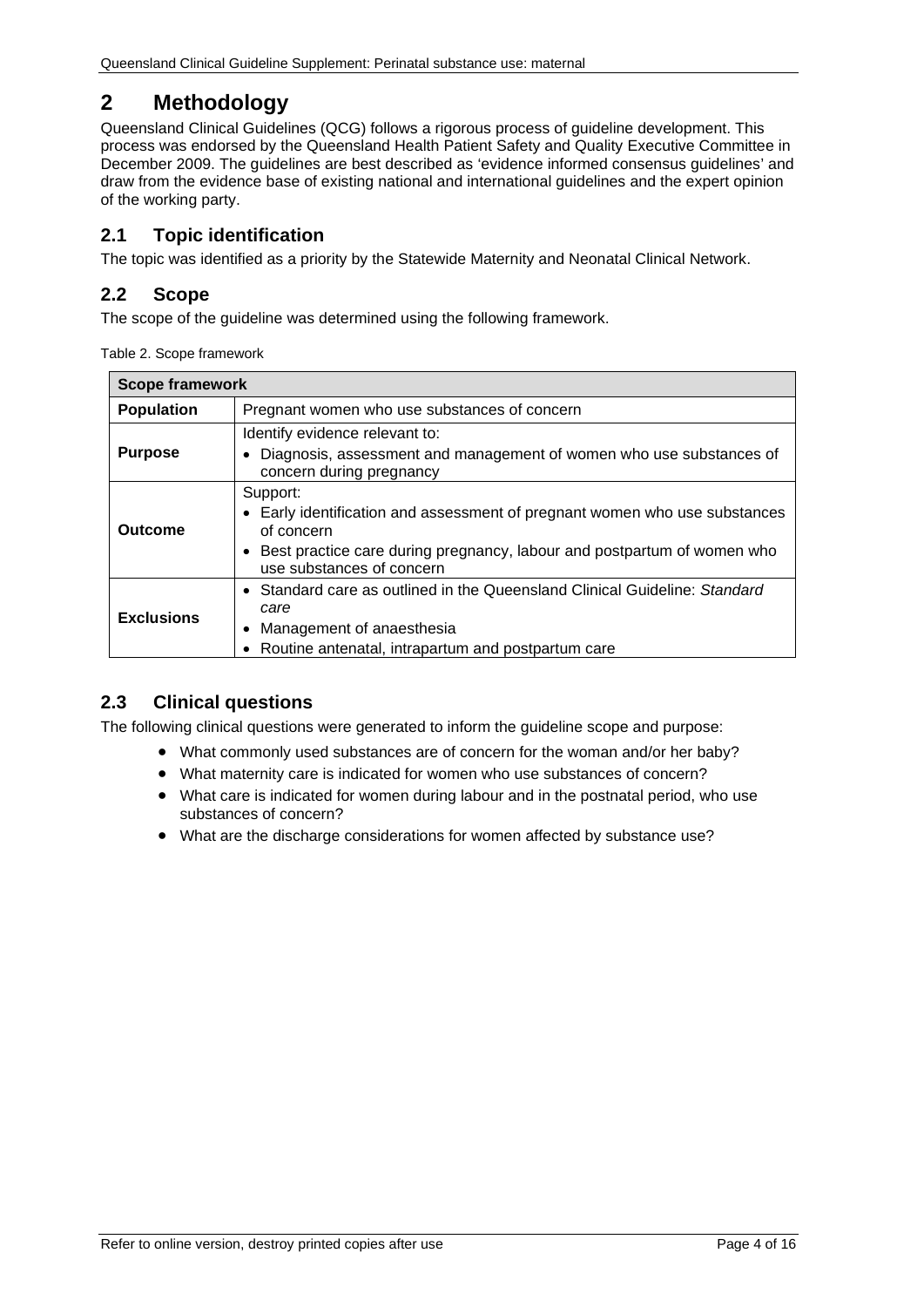## <span id="page-4-0"></span>**2.4 Search strategy**

A search of the literature was conducted during December 2020 and February 2021. A further search was conducted in March 2021. The QCG search strategy is an iterative process that is repeated and amended as guideline development occurs (e.g. if additional areas of interest emerge, areas of contention requiring more extensive review are identified or new evidence is identified). All guidelines are developed using a basic search strategy. This involves both a formal and informal approach.

<span id="page-4-2"></span>

|  | Table 3. Basic search strategy |  |  |  |
|--|--------------------------------|--|--|--|
|--|--------------------------------|--|--|--|

| <b>Step</b> |                                                                                                             | <b>Consideration</b>                                                                                                                                                                                                                                                                                                                                                                                                                                                                                                                                                       |
|-------------|-------------------------------------------------------------------------------------------------------------|----------------------------------------------------------------------------------------------------------------------------------------------------------------------------------------------------------------------------------------------------------------------------------------------------------------------------------------------------------------------------------------------------------------------------------------------------------------------------------------------------------------------------------------------------------------------------|
| 1.          | Review clinical guidelines<br>developed by other<br>reputable groups relevant to<br>the clinical speciality | This may include national and/or international guideline<br>$\bullet$<br>writers, professional organisations, government<br>organisations, state based groups.<br>This assists the guideline writer to identify:<br>$\bullet$<br>o The scope and breadth of what others have found useful<br>for clinicians and informs the scope and clinical question<br>development<br>o Identify resources commonly found in guidelines such as<br>flowcharts, audit criteria and levels of evidence<br>o Identify common search and key terms<br>o Identify common and key references |
| 2.          | Undertake a foundation<br>search using key search<br>terms                                                  | • Construct a search using common search and key terms<br>identified during Step 1 above<br>Search the following databases<br>$\bullet$<br>o PubMed<br>o CINAHL<br>o Medline<br>o Cochrane Central Register of Controlled Trials<br>o EBSCO<br>o Embase<br>Studies published in English less than or equal to 5 years<br>previous are reviewed in the first instance. Other years<br>may be searched as are relevant to the topic<br>• Save and document the search<br>Add other databases as relevant to the clinical area                                                |
| 3.          | Develop search word list for<br>each clinical question                                                      | • This may require the development of clinical sub-questions<br>beyond those identified in the initial scope.<br>• Using the foundation search performed at Step 2 as the<br>baseline search framework, refine the search using the<br>specific terms developed for the clinical question<br>• Save and document the search strategy undertaken for<br>each clinical question                                                                                                                                                                                              |
| 4.          | Other search strategies                                                                                     | • Search the reference lists of reports and articles for<br>additional studies<br>Access other sources for relevant literature<br>o Known resource sites<br>o Internet search engines<br>o Relevant textbooks                                                                                                                                                                                                                                                                                                                                                              |

#### <span id="page-4-1"></span>**2.4.1 Keywords**

The following keywords were used in the basic search strategy: Maternal, mother; substance use/misuse; drugs; pregnancy; opioids; opiates; methadone; amphetamines, methamphetamines; SSRI, SNRI; cocaine; ecstasy; depressants; alcohol; cannabis, hallucinogens; screening; psychosocial; models of care; antenatal; fetal; lactation

Other keywords may have been used for specific aspects of the guideline.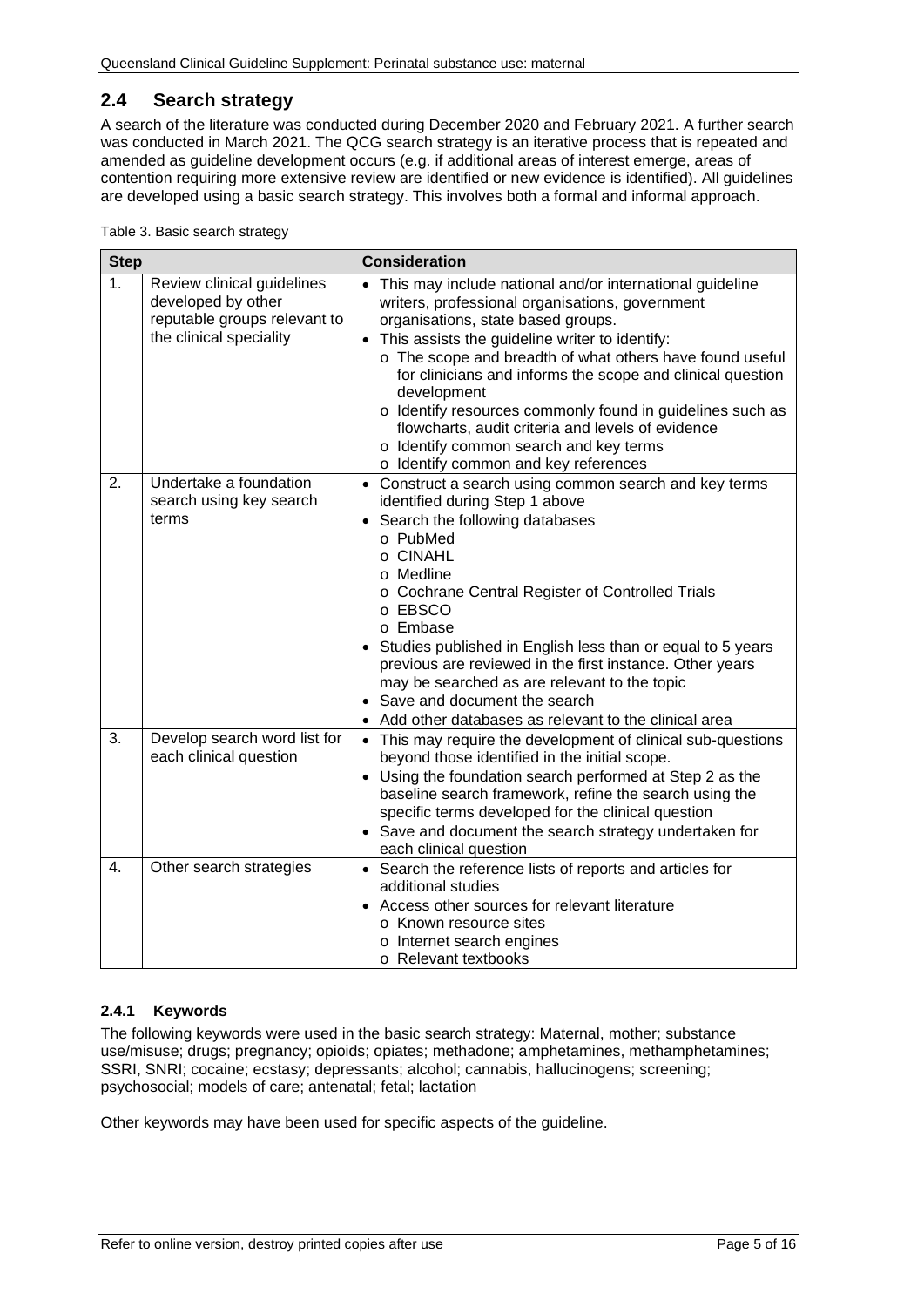## <span id="page-5-0"></span>**2.5 Consultation**

<span id="page-5-3"></span>Major consultative and development processes occurred between May 2021 and July 2021.

| <b>Process</b>                                                                                                                                                                                            | <b>Activity</b>                                                                                                                                                                                                                                                                                                                                                                                              |  |  |
|-----------------------------------------------------------------------------------------------------------------------------------------------------------------------------------------------------------|--------------------------------------------------------------------------------------------------------------------------------------------------------------------------------------------------------------------------------------------------------------------------------------------------------------------------------------------------------------------------------------------------------------|--|--|
| <b>Clinical lead</b>                                                                                                                                                                                      | • The nominated Clinical Lead was approved by QCG Steering Committee                                                                                                                                                                                                                                                                                                                                         |  |  |
| • Consumer participation was invited from a range of consumer focused<br><b>Consumer</b><br>organisations who had previously accepted an invitation for on-going<br>participation<br>involvement with QCG |                                                                                                                                                                                                                                                                                                                                                                                                              |  |  |
| <b>Working party</b>                                                                                                                                                                                      | • An EOI for working party membership was distributed via email to<br>Queensland clinicians and stakeholders in May 2021<br>The working party was recruited from responses received<br>Working party members who participated in the working party consultation<br>$\bullet$<br>processes are acknowledged in the guideline<br>Working party consultation occurred in a virtual group via email<br>$\bullet$ |  |  |
| <b>Statewide</b><br>consultation                                                                                                                                                                          | • Consultation was invited from Queensland clinicians and stakeholders<br>during May 2021-June 2021<br>Feedback was received primarily via email<br>$\bullet$<br>All feedback was compiled and provided to the clinical lead and working<br>$\bullet$<br>party members for review and comment                                                                                                                |  |  |

|  | Table 4. Major guideline development processes |  |
|--|------------------------------------------------|--|
|  |                                                |  |

## <span id="page-5-1"></span>**2.6 Endorsement**

The guideline was endorsed by the:

- Queensland Clinical Guidelines Steering Committee in September 2021
- Statewide Maternity and Neonatal Clinical Network (Queensland) in September 2021

### <span id="page-5-2"></span>**2.7 Citation**

The recommended citation of Queensland Clinical Guidelines is in the following format:

Queensland Clinical Guidelines. [**Insert Guideline Title**]. Guideline No. [**Insert Guideline Number**]. Queensland Health. [**Insert Year of Publication**]. Available from: [www.health.qld.gov.au/qcg.](http://www.health.qld.gov.au/qcg)

#### **EXAMPLE:**

Queensland Clinical Guidelines. Normal birth. Guideline No. MN17.25-V3-R22. Queensland Health 2017. Available from: [www.health.qld.gov.au/qcg.](http://www.health.qld.gov.au/qcg)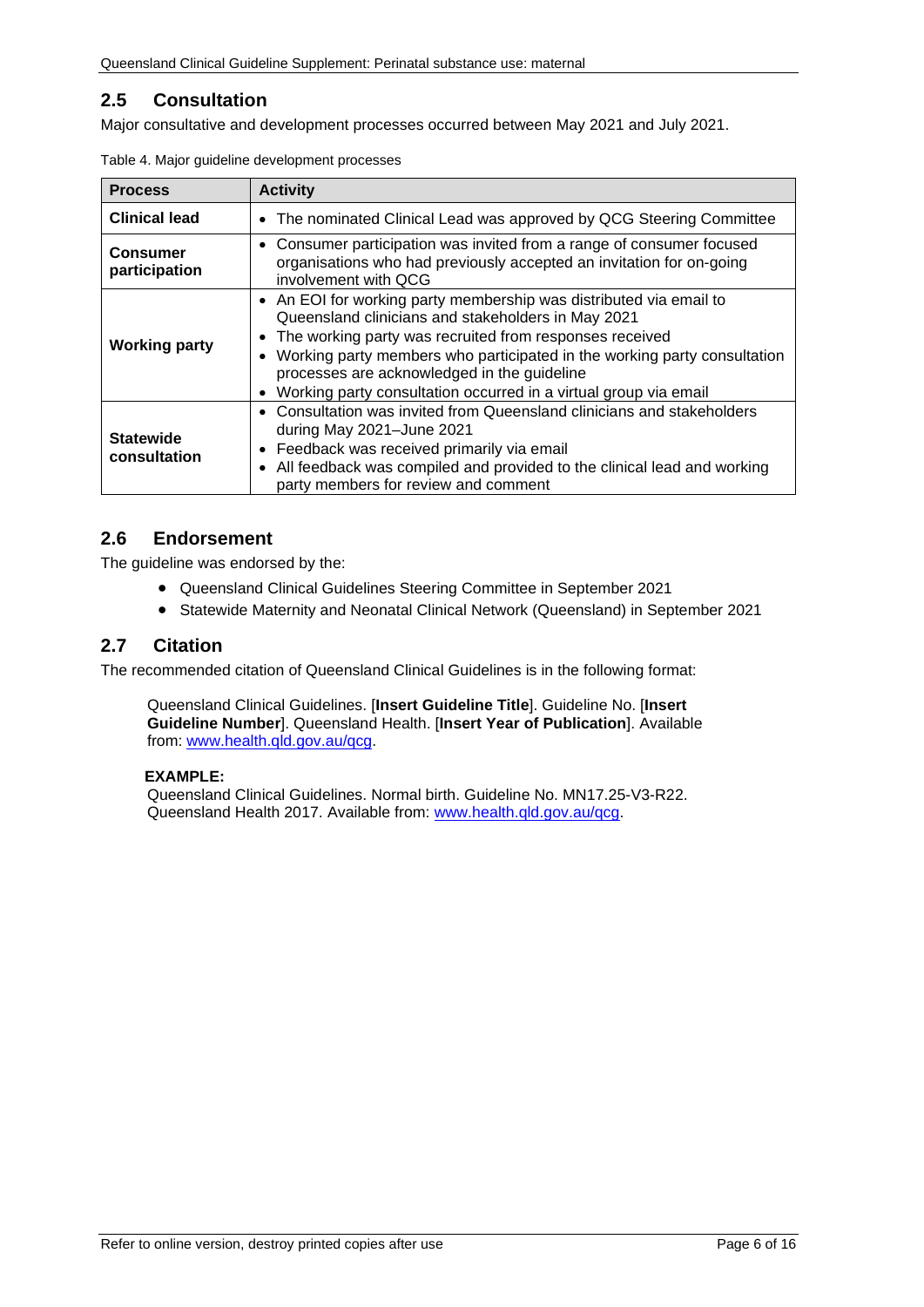# <span id="page-6-0"></span>**3 Levels of evidence**

The levels of evidence identified by the GRADE system were used to inform the summary recommendations.

Note that the 'consensus' definition in [Table 5. Levels of evidence \(GRADE\)](#page-6-2) relates to forms of evidence that are not identified by the GRADE system and/or that arise from the clinical experience of the guideline's clinical lead(s) and working party.

<span id="page-6-2"></span>Table 5. Levels of evidence (GRADE)

|                  | <b>GRADE Levels of evidence</b>                                                                                                                                                                                                                               |
|------------------|---------------------------------------------------------------------------------------------------------------------------------------------------------------------------------------------------------------------------------------------------------------|
| $1 + +$          | Evidence obtained from high quality meta-analyses, systematic reviews of<br>RCTs, or RCTs with a very low risk of bias.                                                                                                                                       |
| $1+$             | Evidence obtained from well conducted meta-analyses, systematic reviews<br>of RCTs, or RCTs with a low risk of bias.                                                                                                                                          |
|                  | Evidence obtained from meta-analyses, systematic reviews or RCTs, or RCTs<br>with a high risk of bias.                                                                                                                                                        |
| $2 + +$          | Evidence obtained from high quality systematic reviews of case-control or<br>cohort studies or high quality case-control or cohort studies with a<br>very low risk of confounding, bias, or chance and a high probability that the<br>relationship is causal. |
| $2+$             | Evidence obtained from well conducted case-control or cohort studies with<br>a low risk of confounding, bias, or chance and a moderate probability that the<br>relationship is causal.                                                                        |
| 2-               | Evidence obtained from case-control or cohort studies with a high risk of<br>confounding, bias, or chance and a significant risk that the relationship is not<br>causal.                                                                                      |
| 3                | Evidence obtained from non-analytic studies, e.g. case reports, case series.                                                                                                                                                                                  |
| 4                | Expert opinion.                                                                                                                                                                                                                                               |
| <b>Consensus</b> | Agreement between clinical lead, working party and other clinical experts.                                                                                                                                                                                    |

### <span id="page-6-1"></span>**3.1 Summary recommendations**

Summary recommendations and levels of evidence are outlined in Table 6. [Summary](#page-6-3)  [recommendations](#page-6-3) are based on The Royal Australian and New Zealand College of Obstetricians and Gynaecologists (2018) *Substance use in pregnancy1*.

<span id="page-6-3"></span>Table 6. Summary recommendations

| <b>Recommendations</b> | <b>GRADE of evidence</b>                                                                                                                                                                 |           |
|------------------------|------------------------------------------------------------------------------------------------------------------------------------------------------------------------------------------|-----------|
|                        | A verbal screen should be undertaken to identify substance<br>use.                                                                                                                       |           |
| 1.                     | If identified, sensitive counselling and referral to an appropriate<br>multidisciplinary drug and alcohol management program should<br>be undertaken.                                    | Consensus |
| 2.                     | Concurrent referral to a perinatal mental health service may<br>also be indicated on history and or depression inventory score<br>and, if indicated, to a women's mental health service. | Consensus |
|                        | If potentially harmful alcohol use is suspected, the T-ace<br>screening tool may be used.                                                                                                |           |
| 3.                     | Where there is evidence of pathological drinking behaviour,<br>involvement of a drug and alcohol specialist in counselling and<br>care is appropriate.                                   | Consensus |
| 4.                     | There should be involvement of a multidisciplinary team<br>where substance or alcohol use is known or suspected.                                                                         | Consensus |
| 5.                     | Where appropriate, pregnant women with identified<br>substance use should be re-screened for blood borne viruses,<br>Hepatitis B, Hepatitis C and HIV later in pregnancy.                | Consensus |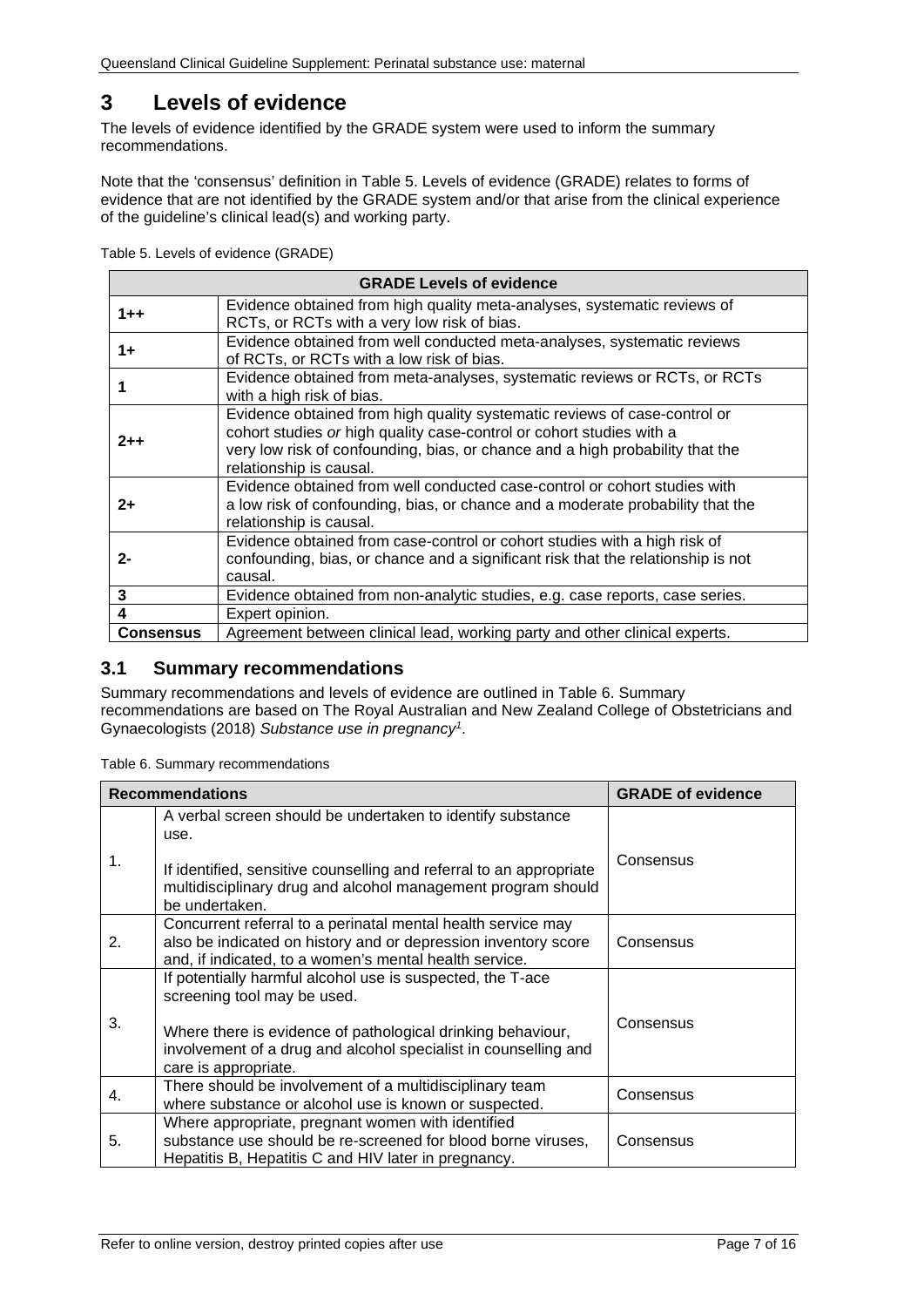# <span id="page-7-0"></span>**4 Implementation**

This guideline is applicable to all Queensland public and private maternity facilities. It can be downloaded in Portable Document Format (PDF) from [www.health.qld.gov.au/qcg](http://www.health.qld.gov.au/qcg)

## <span id="page-7-1"></span>**4.1 Guideline resources**

The following guideline components are provided on the website as separate resources:

- Flowchart: Maternal substance use in pregnancy
- Education resource: Perinatal substance use: maternal
- Knowledge assessment: Perinatal substance use: maternal
- Parent information: Using substances in pregnancy

#### <span id="page-7-2"></span>**4.2 Suggested resources**

During the development process stakeholders identified additional resources with potential to complement and enhance guideline implementation and application. The following resources have not been sourced or developed by QCG but are suggested as complimentary to the guideline:

• Pregnancy and alcohol information and resources [\(http://www.alcohol.gov.au\)](http://www.alcohol.gov.au/)

#### <span id="page-7-3"></span>**4.3 Implementation measures**

Suggested activities to assist implementation of the guideline are outlined below.

#### <span id="page-7-4"></span>**4.3.1 Implications for implementation**

The following areas may have implications for local implementation of the guideline recommendations. It is suggested they be considered for successful guideline implementation.

- Economic considerations including opportunity costs
- Human resource requirements including clinician skill mix and scope of practice
- Clinician education and training
- Equipment and consumables purchase and maintenance
- Consumer acceptance
- Model of care and service delivery

#### <span id="page-7-5"></span>**4.3.2 QCG measures**

- Notify Chief Executive Officer and relevant stakeholders
- Monitor emerging new evidence to ensure guideline reflects contemporaneous practice
- Capture user feedback
- Record and manage change requests

#### <span id="page-7-6"></span>**4.3.3 Hospital and Health Service measures**

Initiate, promote and support local systems and processes to integrate the guideline into clinical practice, including:

- Hospital and Health Service (HHS) Executive endorse the guidelines and their use in the HHS and communicate this to staff
- Promote the introduction of the guideline to relevant health care professionals
- Support education and training opportunities relevant to the guideline and service capabilities
- Align clinical care with guideline recommendations
- Undertake relevant implementation activities as outlined in the *Guideline implementation checklist* available at [www.health.qld.gov.au/qcg](http://www.health.qld.gov.au/qcg)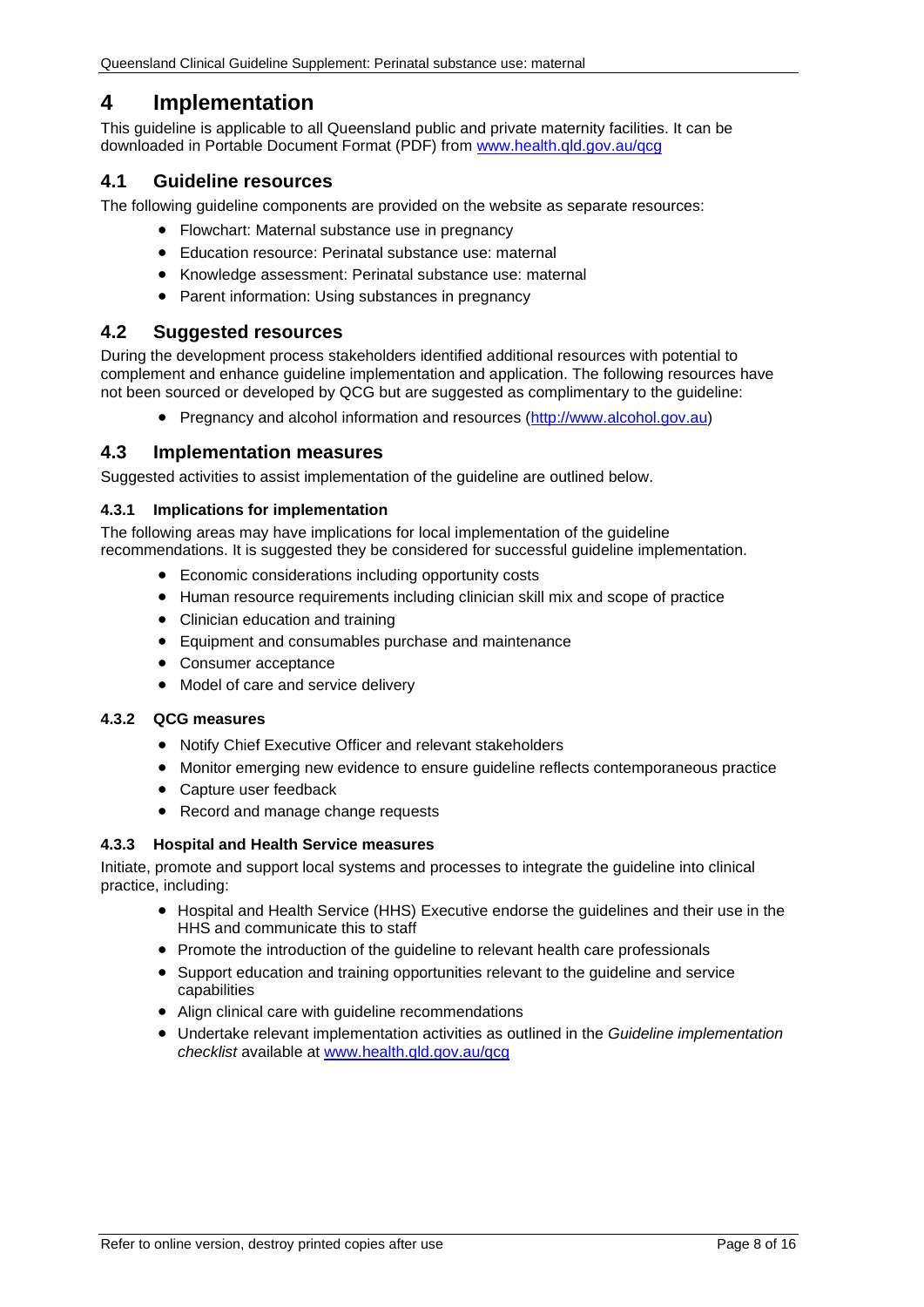## <span id="page-8-0"></span>**4.4 Quality measures**

Auditing of guideline recommendations and content assists with identifying quality of care issues and provides evidence of compliance with the National Safety and Quality Health Service (NSQHS)Standards2 [Refer to Table 7. [NSQHS Standard 1\]](#page-8-2). Suggested audit and quality measures are identified in [Table 8. Clinical quality measures.](#page-8-3)

<span id="page-8-2"></span>Table 7. NSQHS Standard 1

| NSQHS Standard 1: Clinical governance         |                                                                                                                                                                                           |  |  |
|-----------------------------------------------|-------------------------------------------------------------------------------------------------------------------------------------------------------------------------------------------|--|--|
| <b>Clinical performance and effectiveness</b> |                                                                                                                                                                                           |  |  |
| Criterion 1.27:                               | <b>Actions required:</b>                                                                                                                                                                  |  |  |
| Evidence based care                           | Provide clinicians with ready access to best-practice<br>a.<br>guidelines, integrated care pathways, clinical pathways and<br>decision support tools relevant to their clinical practice  |  |  |
|                                               | Support clinicians to use the best available evidence,<br>b.<br>including relevant clinical care standards developed by the<br>Australian Commission on Safety and Quality in Health Care |  |  |

<span id="page-8-3"></span>The following clinical quality measures are suggested:

Table 8. Clinical quality measures

| <b>No</b> | <b>Audit criteria</b>                                                                                                                                                       | <b>Guideline section</b>              |
|-----------|-----------------------------------------------------------------------------------------------------------------------------------------------------------------------------|---------------------------------------|
|           | Proportion of women screened about substance use in<br>antenatal, intrapartum and postpartum periods                                                                        | Section 3                             |
| 2.        | Proportion of women provided brief interventions about<br>tobacco, alcohol and other substance use                                                                          | Section 3.2                           |
| 3.        | Proportion of women screened antenatally for blood borne<br>viruses including HIV, hepatitis B and C, and syphilis                                                          | Section 3.3                           |
| 4.        | Proportion of substance using women offered an anaesthetic<br>review to discuss venous access and optimum modes of analgesia<br>for labour, birth and the postpartum period | Section 3.3<br>Section 5<br>Section 6 |

## <span id="page-8-1"></span>**4.5 Areas for future research**

During development the following areas where identified as having limited or poor quality evidence to inform clinical decision making. Further research in these areas may be useful.

• Culturally appropriate resources for substance use in pregnancy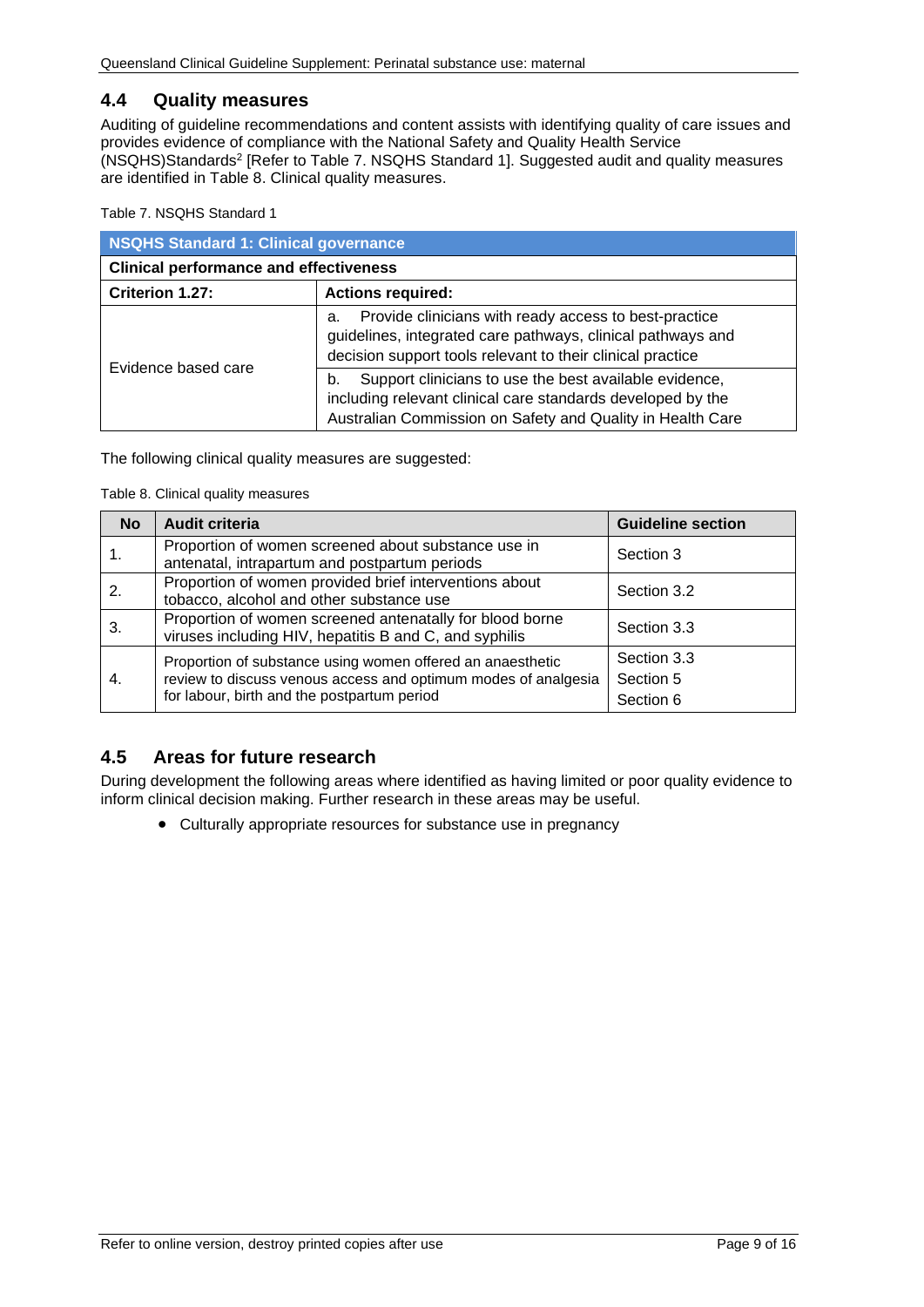## **4.6 Safety and quality**

In conjunction with the Queensland Clinical Guideline *Standard care3*, implementation of this guideline provides evidence of compliance with the National Safety and Quality Health Service Standards.2

Table 9. NSQHS

<span id="page-9-1"></span><span id="page-9-0"></span>

| <b>NSQHS</b>                                                                                                                                                                                                                     | <b>Actions required</b>                                                                                                                                                                                                                                                                                                                                                                                                                                            | $\boxtimes$ Evidence of compliance                                                                                                                                                                                                                                                                                                                                                                                                                                                                  |  |  |
|----------------------------------------------------------------------------------------------------------------------------------------------------------------------------------------------------------------------------------|--------------------------------------------------------------------------------------------------------------------------------------------------------------------------------------------------------------------------------------------------------------------------------------------------------------------------------------------------------------------------------------------------------------------------------------------------------------------|-----------------------------------------------------------------------------------------------------------------------------------------------------------------------------------------------------------------------------------------------------------------------------------------------------------------------------------------------------------------------------------------------------------------------------------------------------------------------------------------------------|--|--|
|                                                                                                                                                                                                                                  | <b>NSQHS Standard 1: Clinical governance</b>                                                                                                                                                                                                                                                                                                                                                                                                                       |                                                                                                                                                                                                                                                                                                                                                                                                                                                                                                     |  |  |
| Patient safety and quality systems<br>Safety and quality systems are<br>integrated with governance processes<br>to enable organisations to actively<br>manage and improve the safety and<br>quality of health care for patients. | Diversity and high risk groups<br>1.15 The health service organisation:<br>a. Identifies the diversity of the consumers using its services<br>b. Identifies groups of patients using its services who are at higher<br>risk of harm<br>c. Incorporates information on the diversity of its consumers and<br>higher-risk groups into the planning and delivery of care                                                                                              | Assessment and care appropriate to the cohort of patients is<br>☑<br>identified in the guideline<br>High risk groups are identified in the guideline<br>☑<br>The guideline is based on the best available evidence<br>☑                                                                                                                                                                                                                                                                             |  |  |
| <b>Clinical performance and</b><br>effectiveness<br>The workforce has the right<br>qualifications, skills and supervision to                                                                                                     | Evidence based care<br>1.27 The health service organisation has processes that:<br>a. Provide clinicians with ready access to best-practice guidelines,<br>integrated care pathways, clinical pathways and decision support<br>tools relevant to their clinical practice<br>b. Support clinicians to use the best available evidence, including<br>relevant clinical care standards developed by the Australian<br>Commission on Safety and Quality in Health Care | ☑<br>Queensland Clinical Guidelines is funded by Queensland Health<br>to develop clinical guidelines relevant to the service line to guide<br>safe patient care across Queensland<br>The guideline provides evidence-based and best practice<br>⊠<br>recommendations for care<br>☑<br>The guideline is endorsed for use in Queensland Health<br>facilities.<br>A desktop icon is available on every Queensland Health<br>⊠<br>computer desktop to provide quick and easy access to the<br>guideline |  |  |
| provide safe, high-quality health care to<br>patients.                                                                                                                                                                           | Performance management<br>1.22 The health service organisation has valid and reliable<br>performance review processes that:<br>a. Require members of the workforce to regularly take part in a<br>review of their performance<br>b. Identify needs for training and development in safety and quality<br>c. Incorporate information on training requirements into the<br>organisation's training system                                                            | The guideline has accompanying educational resources to<br>☑<br>support ongoing safety and quality education for identified<br>professional and personal development. The resources are<br>freely available on the internet http://www.health.qld.gov.au/qcg                                                                                                                                                                                                                                        |  |  |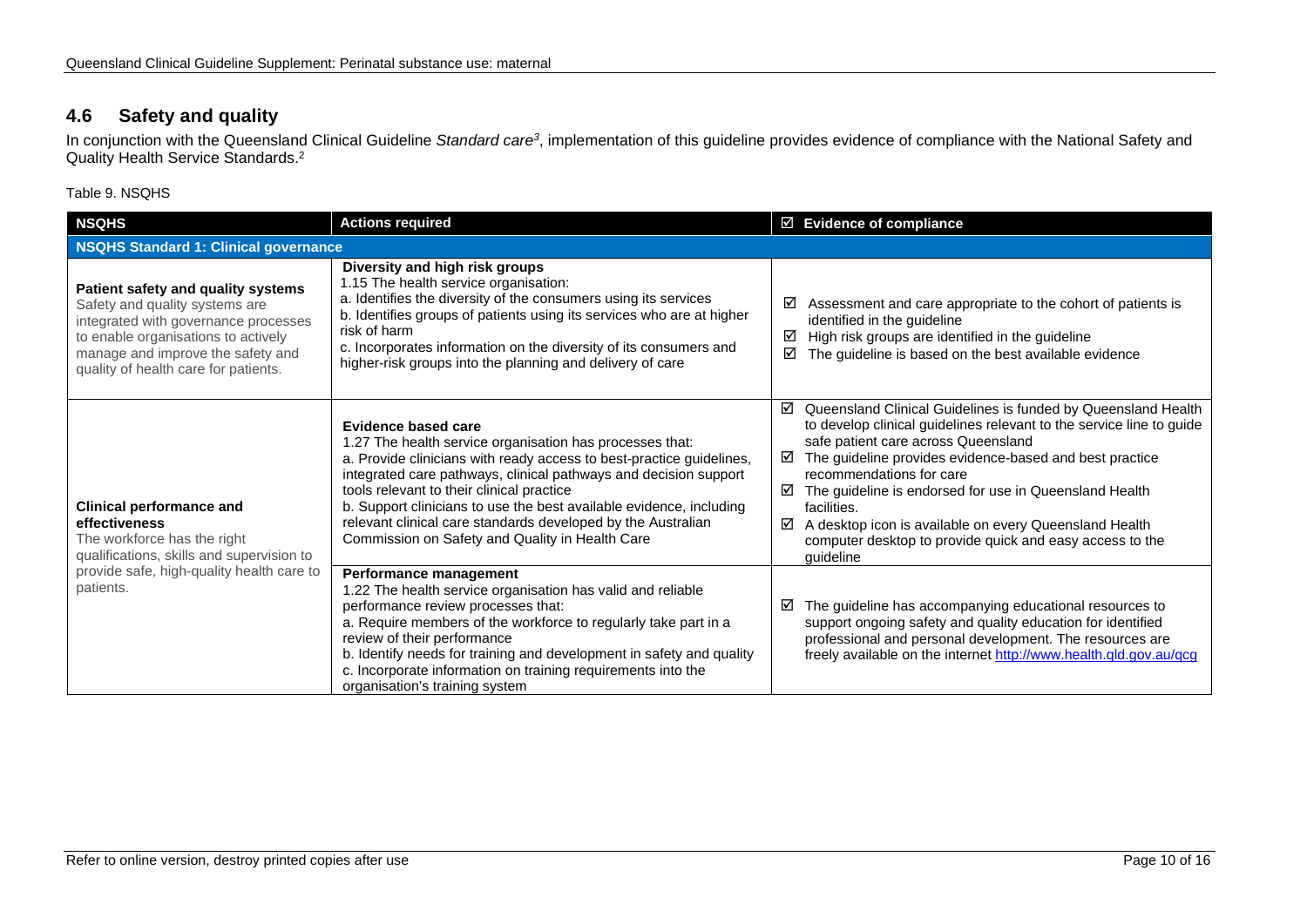| <b>NSQHS</b>                                                                                                                                                                                                                     | <b>Actions required</b>                                                                                                                                                                                                                                                                                                                                                                                                                                                                                                                                                                                                                                                                                                                                                                                                                                                                                                                                                                         | ☑ Evidence of compliance                                                                                                                                                                                                                                                                                                                                                                                                                                       |  |
|----------------------------------------------------------------------------------------------------------------------------------------------------------------------------------------------------------------------------------|-------------------------------------------------------------------------------------------------------------------------------------------------------------------------------------------------------------------------------------------------------------------------------------------------------------------------------------------------------------------------------------------------------------------------------------------------------------------------------------------------------------------------------------------------------------------------------------------------------------------------------------------------------------------------------------------------------------------------------------------------------------------------------------------------------------------------------------------------------------------------------------------------------------------------------------------------------------------------------------------------|----------------------------------------------------------------------------------------------------------------------------------------------------------------------------------------------------------------------------------------------------------------------------------------------------------------------------------------------------------------------------------------------------------------------------------------------------------------|--|
| <b>NSQHS Standard 1: Clinical governance</b>                                                                                                                                                                                     |                                                                                                                                                                                                                                                                                                                                                                                                                                                                                                                                                                                                                                                                                                                                                                                                                                                                                                                                                                                                 |                                                                                                                                                                                                                                                                                                                                                                                                                                                                |  |
| Patient safety and quality systems<br>Safety and quality systems are<br>integrated with governance processes<br>to enable organisations to actively<br>manage and improve the safety and<br>quality of health care for patients. | <b>Policies and procedures</b><br>1.7 The health service organisation uses a risk management<br>approach to:<br>a. Set out, review, and maintain the currency and effectiveness of,<br>policies, procedures and protocols<br>b. Monitor and take action to improve adherence to policies,<br>procedures and protocols<br>c. Review compliance with legislation, regulation and jurisdictional<br>requirements                                                                                                                                                                                                                                                                                                                                                                                                                                                                                                                                                                                   | QCG has established processes to review and maintain all<br>☑<br>guidelines and associated resources<br>☑ Change requests are managed to ensure currency of published<br>guidelines<br>☑<br>Implementation tools and checklist are provided to assist with<br>adherence to guidelines<br>Suggested audit criteria are provided in guideline supplement<br>☑<br>The guidelines comply with legislation, regulation and<br>☑<br>jurisdictional requirements      |  |
| <b>NSQHS Standard 2: Partnering with Consumers</b>                                                                                                                                                                               |                                                                                                                                                                                                                                                                                                                                                                                                                                                                                                                                                                                                                                                                                                                                                                                                                                                                                                                                                                                                 |                                                                                                                                                                                                                                                                                                                                                                                                                                                                |  |
| <b>Health literacy</b><br>Health service organisations<br>communicate with consumers in a way<br>that supports effective partnerships.                                                                                           | Communication that supports effective partnerships<br>2.8 The health service organisation uses communication<br>mechanisms that are tailored to the diversity of the consumers who<br>use its services and, where relevant, the diversity of the local<br>community<br>2.9 Where information for patients, carers, families and consumers<br>about health and health services is developed internally, the<br>organisation involves consumers in its development and review<br>2.10 The health service organisation supports clinicians to<br>communicate with patients, carers, families and consumers about<br>health and health care so that:<br>a. Information is provided in a way that meets the needs of patients,<br>carers, families and consumers<br>b. Information provided is easy to understand and use<br>c. The clinical needs of patients are addressed while they are in the<br>health service organisation<br>d. Information needs for ongoing care are provided on discharge | Consumer consultation was sought and obtained during the<br>☑<br>development of the guideline. Refer to the acknowledgement<br>section of the guideline for details<br>Consumer information is developed to align with the guideline<br>☑<br>and included consumer involvement during development and<br>review<br>☑ The consumer information was developed using plain English<br>and with attention to literacy and ease of reading needs of the<br>consumer |  |
| Partnering with consumers in<br>organisational design and<br>governance<br>Consumers are partners in the design<br>and governance of the organisation.                                                                           | Partnerships in healthcare governance planning, design,<br>measurement and evaluation<br>2.11 The health service organisation:<br>a. Involves consumers in partnerships in the governance of, and to<br>design, measure and evaluate, health care<br>b. Has processes so that the consumers involved in these<br>partnerships reflect the diversity of consumers who use the service<br>or, where relevant, the diversity of the local community<br>2.14 The health service organisation works in partnership with<br>consumers to incorporate their views and experiences into training<br>and education for the workforce                                                                                                                                                                                                                                                                                                                                                                     | $\boxtimes$ Consumers are members of guideline working parties<br>$\boxtimes$ The guideline is based on the best available evidence<br>$\boxtimes$ The guidelines and consumer information are endorsed by the<br>QCG and Queensland Statewide Maternity and Neonatal Clinical<br>Network Steering Committees which includes consumer<br>membership                                                                                                            |  |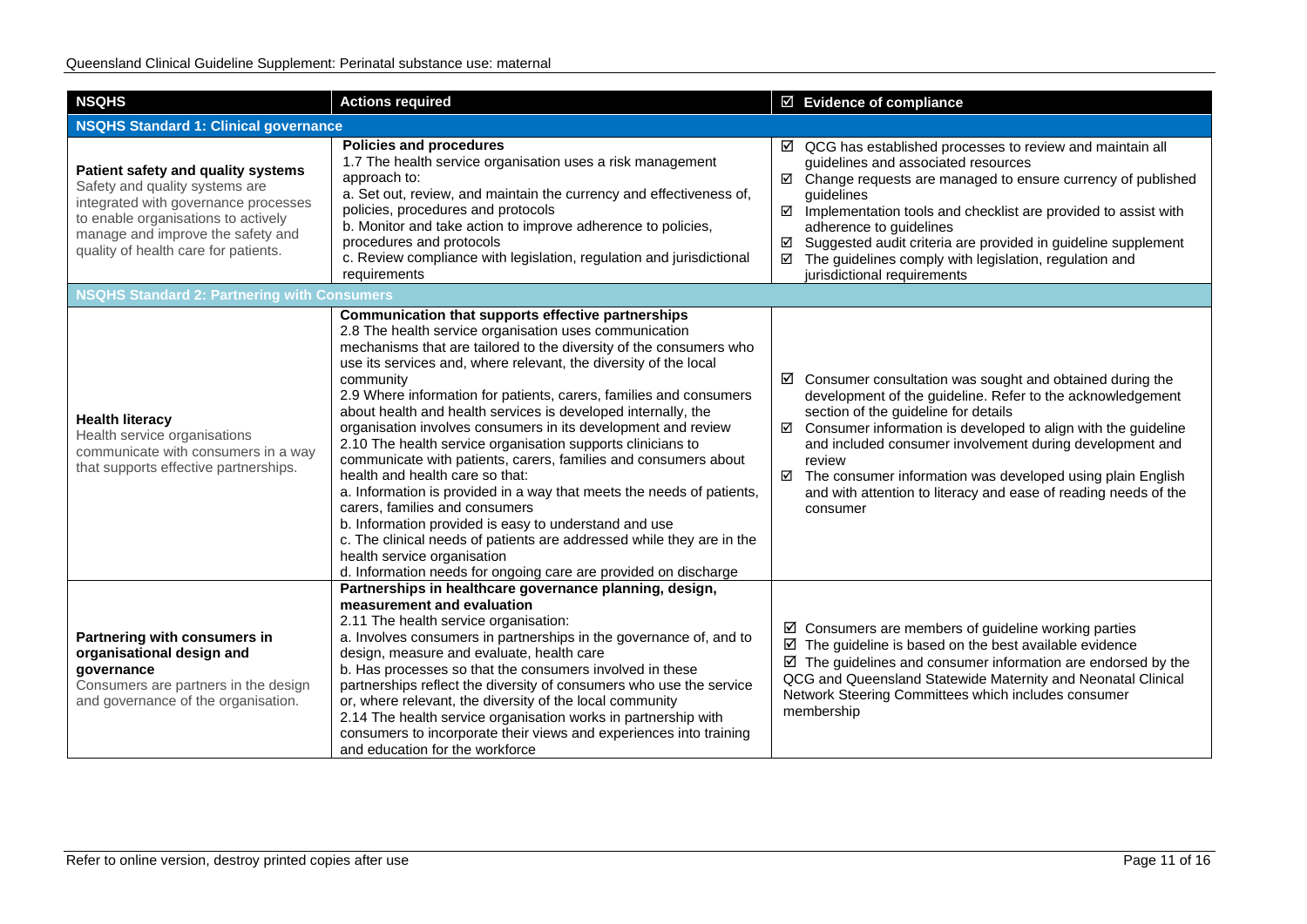| <b>NSQHS</b>                                                                                                                                                                                                                                                                                                               | <b>Actions required</b>                                                                                                                                                                                                                                                                                                                                                                                                                                                                                                                                                                                                              | $\boxtimes$ Evidence of compliance                                                                                                                                                                                                                                                                                                                                                                                                                                                                                                       |
|----------------------------------------------------------------------------------------------------------------------------------------------------------------------------------------------------------------------------------------------------------------------------------------------------------------------------|--------------------------------------------------------------------------------------------------------------------------------------------------------------------------------------------------------------------------------------------------------------------------------------------------------------------------------------------------------------------------------------------------------------------------------------------------------------------------------------------------------------------------------------------------------------------------------------------------------------------------------------|------------------------------------------------------------------------------------------------------------------------------------------------------------------------------------------------------------------------------------------------------------------------------------------------------------------------------------------------------------------------------------------------------------------------------------------------------------------------------------------------------------------------------------------|
| NSQHS Standard 4: Medication safety                                                                                                                                                                                                                                                                                        |                                                                                                                                                                                                                                                                                                                                                                                                                                                                                                                                                                                                                                      |                                                                                                                                                                                                                                                                                                                                                                                                                                                                                                                                          |
| <b>Clinical governance and quality</b><br>improvement to support medication<br>management<br>Organisation-wide systems are used to<br>support and promote safety for<br>procuring, supplying, storing,<br>compounding, manufacturing,<br>prescribing, dispensing, administering<br>and monitoring the effects of medicines | Integrating clinical governance<br>4.1 Clinicians use the safety and quality systems from the Clinical<br>Governance Standard when:<br>a. Implementing policies and procedures for medication<br>management<br>b. Managing risks associated with medication management<br>c. Identifying training requirements for medication management                                                                                                                                                                                                                                                                                             | The guideline provides current evidence based<br>⊽<br>recommendations about medication                                                                                                                                                                                                                                                                                                                                                                                                                                                   |
| NSQHS Standard 5: Comprehensive care                                                                                                                                                                                                                                                                                       |                                                                                                                                                                                                                                                                                                                                                                                                                                                                                                                                                                                                                                      |                                                                                                                                                                                                                                                                                                                                                                                                                                                                                                                                          |
| <b>Clinical governance and quality</b><br>improvement to support<br>comprehensive care<br>Systems are in place to support<br>clinicians to deliver comprehensive care                                                                                                                                                      | Integrating clinical governance<br>5.1 Clinicians use the safety and quality systems from the Clinical<br>Governance Standard when:<br>a. Implementing policies and procedures for comprehensive care<br>b. Managing risks associated with comprehensive care<br>c. Identifying training requirements to deliver comprehensive care<br><b>Partnering with consumers</b><br>5.3 Clinicians use organisational processes from the Partnering with<br>Consumers Standard when providing comprehensive care to:<br>a. Actively involve patients in their own care<br>b. Meet the patient's information needs<br>c. Share decision-making | $\boxtimes$ The guideline has accompanying educational resources to<br>support ongoing safety and quality education for identified<br>professional and personal development. The resources are<br>freely available on the internet http://www.health.qld.gov.au/qcg<br>The guideline provides evidence-based and best practice<br>☑<br>recommendations for care<br>Consumer information is developed for the guideline<br>☑<br>The guideline provides recommendations for referral to<br>☑<br>appropriate service providers, as required |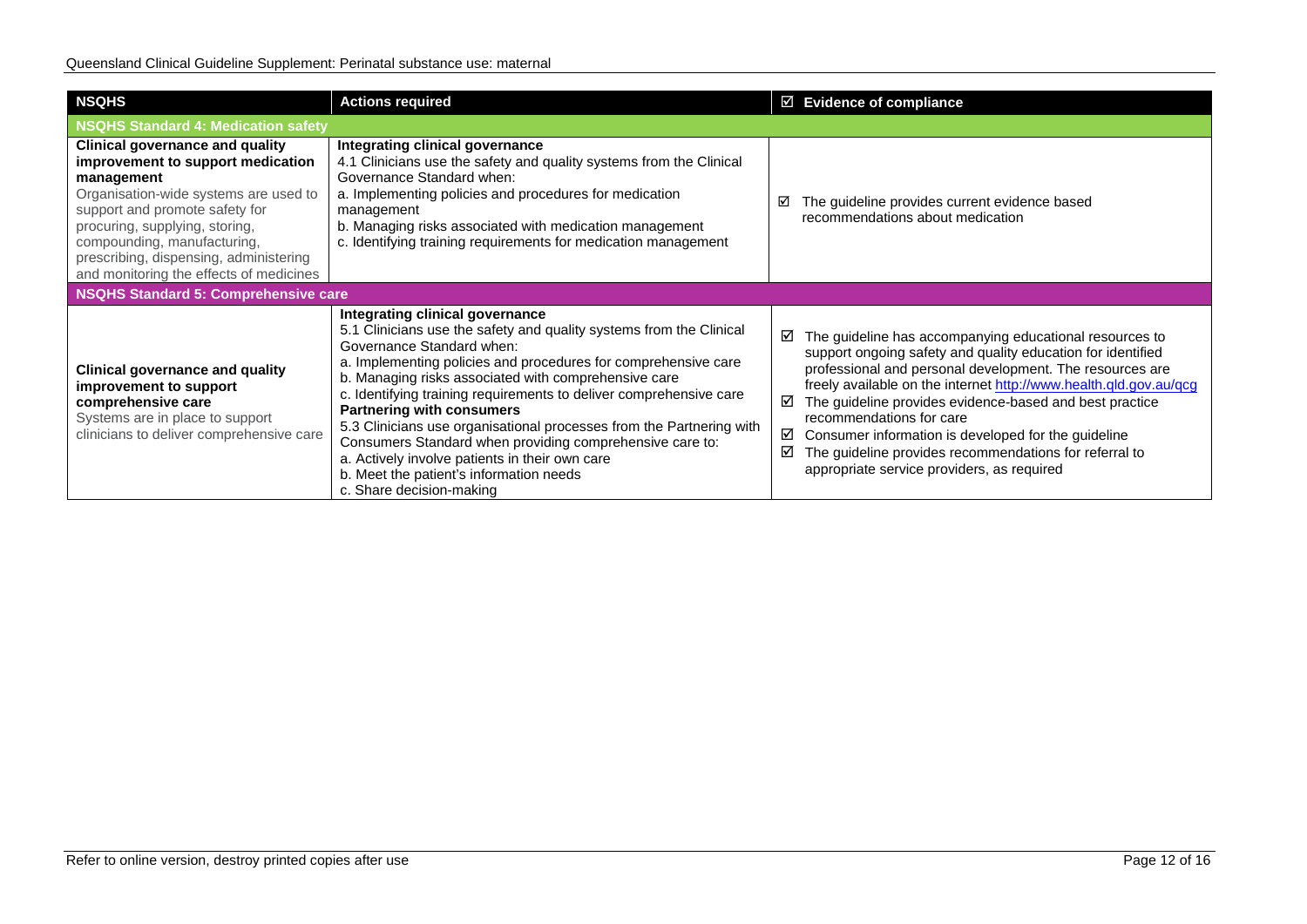| <b>NSQHS</b>                                                                                                                                                                                                                                  | <b>Actions required</b>                                                                                                                                                                                                                                                                                                                                                                                                                                                                                                                                                                                                                                                                                                                                                                                                                                                                                                                                                                                                                                                                                                                                                                                                                                                                            | $\boxtimes$ Evidence of compliance                                                                                                                                                                                                                                                                                                                                                                                                                                                                                  |
|-----------------------------------------------------------------------------------------------------------------------------------------------------------------------------------------------------------------------------------------------|----------------------------------------------------------------------------------------------------------------------------------------------------------------------------------------------------------------------------------------------------------------------------------------------------------------------------------------------------------------------------------------------------------------------------------------------------------------------------------------------------------------------------------------------------------------------------------------------------------------------------------------------------------------------------------------------------------------------------------------------------------------------------------------------------------------------------------------------------------------------------------------------------------------------------------------------------------------------------------------------------------------------------------------------------------------------------------------------------------------------------------------------------------------------------------------------------------------------------------------------------------------------------------------------------|---------------------------------------------------------------------------------------------------------------------------------------------------------------------------------------------------------------------------------------------------------------------------------------------------------------------------------------------------------------------------------------------------------------------------------------------------------------------------------------------------------------------|
| NSQHS Standard 6: Communicating for safety                                                                                                                                                                                                    |                                                                                                                                                                                                                                                                                                                                                                                                                                                                                                                                                                                                                                                                                                                                                                                                                                                                                                                                                                                                                                                                                                                                                                                                                                                                                                    |                                                                                                                                                                                                                                                                                                                                                                                                                                                                                                                     |
| <b>Clinical governance and quality</b><br>improvement to support effective<br>communication<br>Systems are in place for effective and<br>coordinated communication that<br>supports the delivery of continuous and<br>safe care for patients. | Integrating clinical governance<br>6.1 Clinicians use the safety and quality systems from the Clinical<br>Governance Standard when:<br>a. Implementing policies and procedures to support effective clinical<br>communication<br>b. Managing risks associated with clinical communication<br>c. Identifying training requirements for effective and coordinated<br>clinical communication<br><b>Partnering with consumers</b><br>6.3 Clinicians use organisational processes from the Partnering with<br>Consumers Standard to effectively communicate with patients,<br>carers and families during high-risk situations to:<br>a. Actively involve patients in their own care<br>b. Meet the patient's information needs<br>c. Share decision-making<br>Organisational processes to support effective communication<br>6.4 The health service organisation has clinical communications<br>processes to support effective communication when:<br>a. Identification and procedure matching should occur<br>b. All or part of a patient's care is transferred within the organisation,<br>between multidisciplinary teams, between clinicians or between<br>organisations; and on discharge<br>c. Critical information about a patient's care, including information on<br>risks, emerges or changes | $\boxtimes$ Requirements for effective clinical communication by clinicians<br>are identified<br>$\boxtimes$ The guideline provides evidence-based and best practice<br>recommendations for communication between clinicians<br>$\boxtimes$ The guideline provides evidence-based and best practice<br>recommendations for communication with patients, carers and<br>families<br>$\boxtimes$ The guideline provides evidence-based and best practice<br>recommendations for discharge planning and follow -up care |
| <b>Communication of critical</b><br>information<br>Systems to effectively communicate<br>critical information and risks when they<br>emerge or change are used to ensure<br>safe patient care.                                                | <b>Communicating critical information</b><br>6.9 Clinicians and multidisciplinary teams use clinical<br>communication processes to effectively communicate critical<br>information, alerts and risks, in a timely way, when they emerge or<br>change to:<br>a. Clinicians who can make decisions about care<br>b. Patients, carers and families, in accordance with the wishes of the<br>patient<br>6.10 The health service organisation ensures that there are<br>communication processes for patients, carers and families to directly<br>communicate critical information and risks about care to clinicians                                                                                                                                                                                                                                                                                                                                                                                                                                                                                                                                                                                                                                                                                    | $\boxtimes$ Requirements for effective clinical communication of critical<br>information are identified<br>$\boxtimes$ Requirements for escalation of care are identified                                                                                                                                                                                                                                                                                                                                           |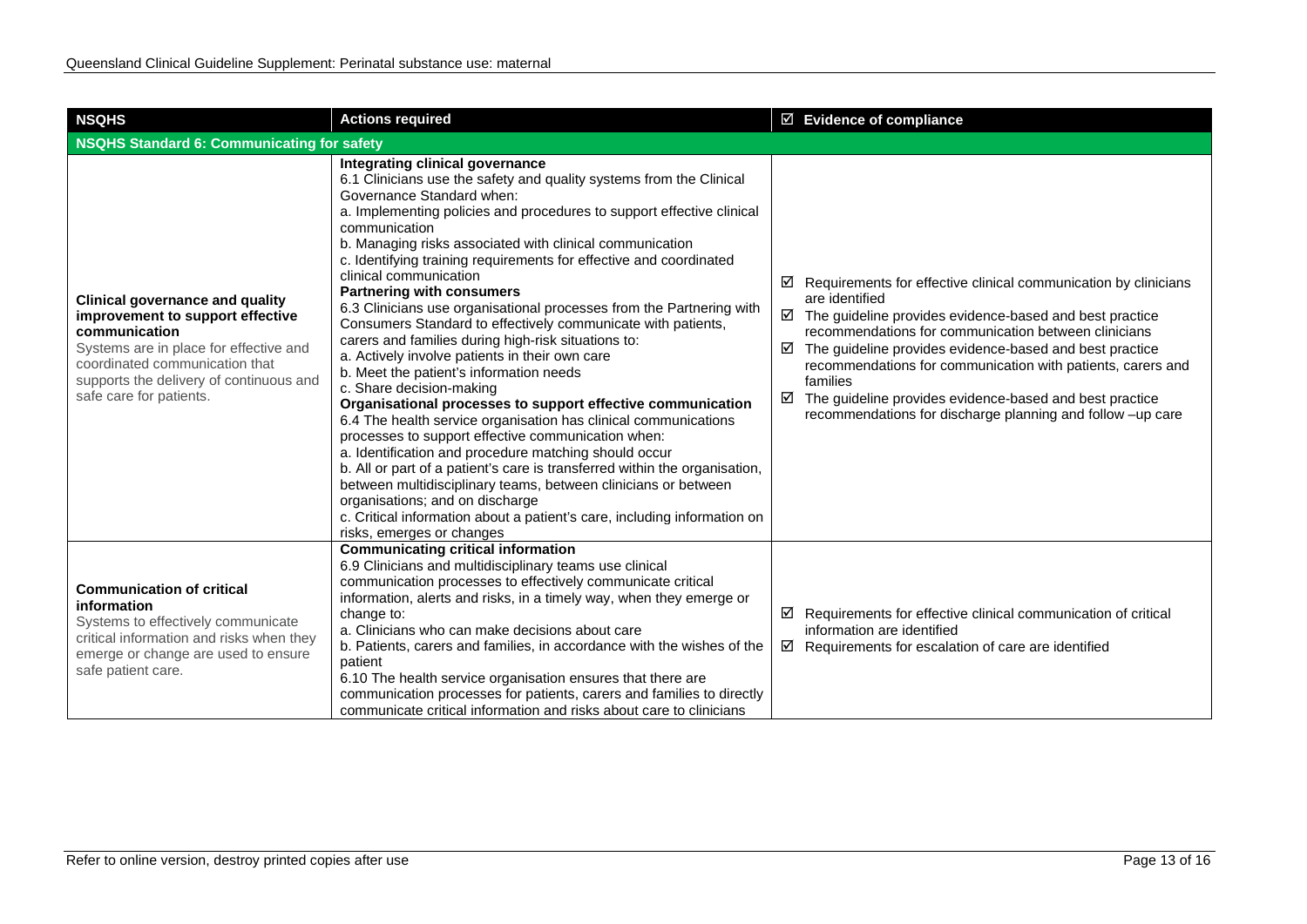| <b>NSQHS</b>                                                                                                                                                                                 | <b>Actions required</b>                                                                                                                                                                                                                                                                                                                                                                                                                                                                                                                                                                                                                                                                                                                                                                                                                                                                                                                                                                             | $\boxtimes$ Evidence of compliance                                                                                                                                                    |
|----------------------------------------------------------------------------------------------------------------------------------------------------------------------------------------------|-----------------------------------------------------------------------------------------------------------------------------------------------------------------------------------------------------------------------------------------------------------------------------------------------------------------------------------------------------------------------------------------------------------------------------------------------------------------------------------------------------------------------------------------------------------------------------------------------------------------------------------------------------------------------------------------------------------------------------------------------------------------------------------------------------------------------------------------------------------------------------------------------------------------------------------------------------------------------------------------------------|---------------------------------------------------------------------------------------------------------------------------------------------------------------------------------------|
| NSQHS Standard 6: Communicating for safety (continued)                                                                                                                                       |                                                                                                                                                                                                                                                                                                                                                                                                                                                                                                                                                                                                                                                                                                                                                                                                                                                                                                                                                                                                     |                                                                                                                                                                                       |
| <b>Correct identification and procedure</b><br>matching<br>Systems to maintain the identity of the<br>patient are used to ensure that the<br>patient receives the care intended for<br>them. | Correct identification and procedure matching<br>6.5 The health service organisation:<br>a. Defines approved identifiers for patients according to best-<br>practice quidelines<br>b. Requires at least three approved identifiers on registration and<br>admission; when care, medication, therapy and other services are<br>provided; and when clinical handover, transfer or discharge<br>documentation is generated                                                                                                                                                                                                                                                                                                                                                                                                                                                                                                                                                                             | Requirements for safe and for correct patient identification are<br>⊻<br>identified                                                                                                   |
| <b>Communicating at clinical handover</b><br>Processes for structured clinical<br>handover are used to effectively<br>communicate about the health care of<br>patients.                      | <b>Clinical handover</b><br>6.7 The health service organisation, in collaboration with clinicians,<br>defines the:<br>a. Minimum information content to be communicated at clinical<br>handover, based on best-practice guidelines<br>b. Risks relevant to the service context and the particular needs of<br>patients, carers and families<br>c. Clinicians who are involved in the clinical handover<br>6.8 Clinicians use structured clinical handover processes that<br>include:<br>a. Preparing and scheduling clinical handover<br>b. Having the relevant information at clinical handover<br>c. Organising relevant clinicians and others to participate in clinical<br>handover<br>d. Being aware of the patient's goals and preferences<br>e. Supporting patients, carers and families to be involved in clinical<br>handover, in accordance with the wishes of the patient<br>f. Ensuring that clinical handover results in the transfer of<br>responsibility and accountability for care | The guideline acknowledges the need for local protocols to<br>☑<br>support transfer of information, professional responsibility and<br>accountability for some or all aspects of care |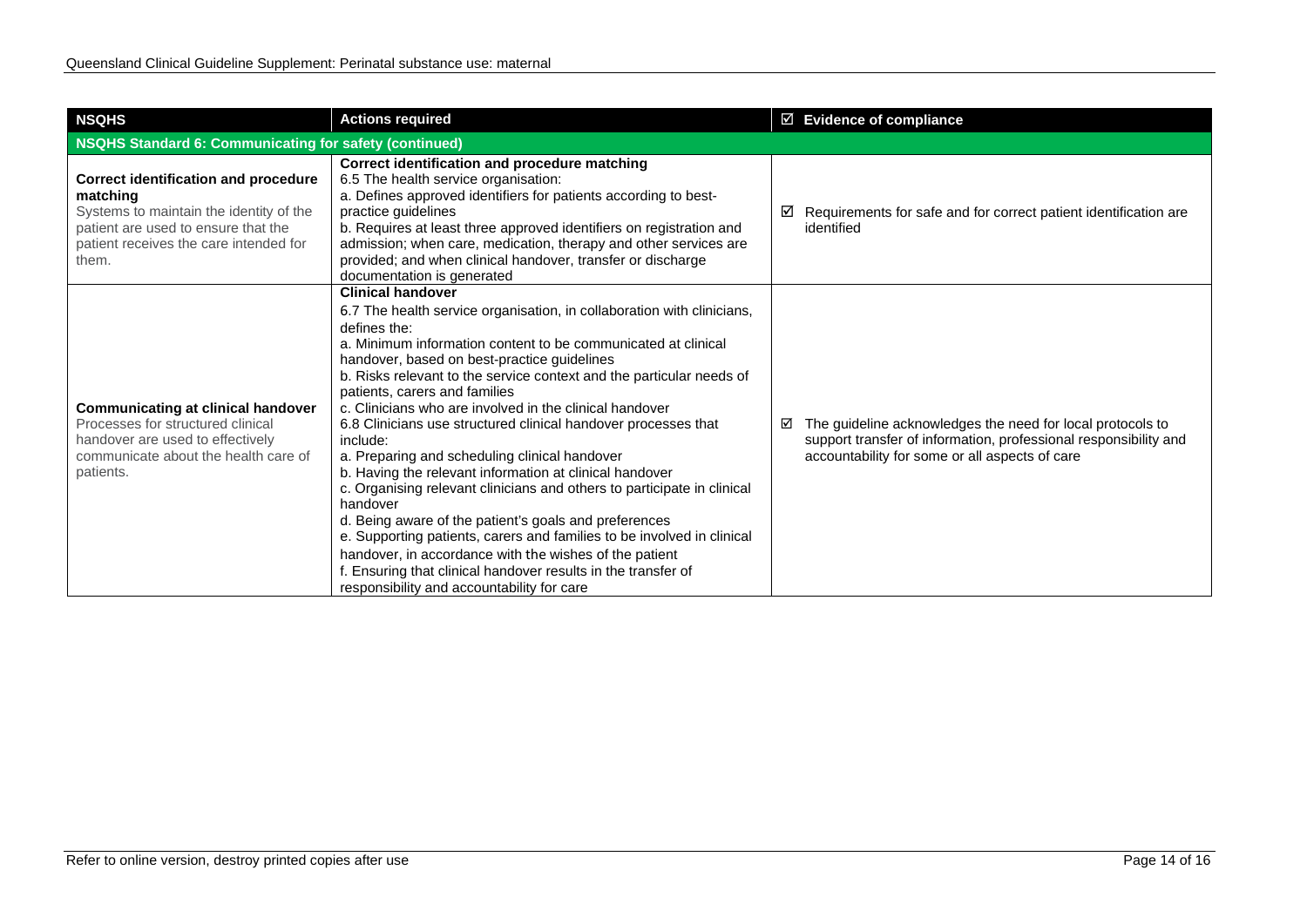| <b>NSQHS</b>                                                                                                                                                                                                                                                                                       | <b>Actions required</b>                                                                                                                                                                                                                                                                                                                                                                                                                                                                                                                                                                                                                                                                                                                                                                                                                                                                                                                                                                                                                                                                                                                                                                                                              | $\boxtimes$ Evidence of compliance                                                                                                                                                                                                                                                         |
|----------------------------------------------------------------------------------------------------------------------------------------------------------------------------------------------------------------------------------------------------------------------------------------------------|--------------------------------------------------------------------------------------------------------------------------------------------------------------------------------------------------------------------------------------------------------------------------------------------------------------------------------------------------------------------------------------------------------------------------------------------------------------------------------------------------------------------------------------------------------------------------------------------------------------------------------------------------------------------------------------------------------------------------------------------------------------------------------------------------------------------------------------------------------------------------------------------------------------------------------------------------------------------------------------------------------------------------------------------------------------------------------------------------------------------------------------------------------------------------------------------------------------------------------------|--------------------------------------------------------------------------------------------------------------------------------------------------------------------------------------------------------------------------------------------------------------------------------------------|
| NSQHS Standard 8: Recognising and responding to acute deterioration                                                                                                                                                                                                                                |                                                                                                                                                                                                                                                                                                                                                                                                                                                                                                                                                                                                                                                                                                                                                                                                                                                                                                                                                                                                                                                                                                                                                                                                                                      |                                                                                                                                                                                                                                                                                            |
| <b>Clinical governance and quality</b><br>improvement to support recognition<br>and response systems<br>Organisation-wide systems are used to<br>support and promote detection and<br>recognition of acute deterioration, and<br>the response to patients whose<br>condition acutely deteriorates. | Integrating clinical governance<br>8.1 Clinicians use the safety and quality systems from the Clinical<br>Governance Standard when:<br>a. Implementing policies and procedures for recognising and<br>responding to acute deterioration<br>b. Managing risks associated with recognising and responding to<br>acute deterioration<br>c. Identifying training requirements for recognising and responding<br>to acute deterioration<br><b>Partnering with consumers</b><br>8.3 Clinicians use organisational processes from the Partnering with<br>Consumers Standard when recognising and responding to acute<br>deterioration to:<br>a. Actively involve patients in their own care<br>b. Meet the patient's information needs<br>c. Share decision-making<br>Recognising acute deterioration<br>8.4 The health service organisation has processes for clinicians to<br>detect acute physiological deterioration that require clinicians to:<br>a. Document individualised vital sign monitoring plans<br>b. Monitor patients as required by their individualised monitoring<br>plan<br>c. Graphically document and track changes in agreed observations<br>to detect acute deterioration over time, as appropriate for the patient | The guideline is consistent with National Consensus statements<br>M<br>recommendations<br>The guideline recommends use of tools consistent with the<br>☑<br>principles of recognising and responding to clinical deterioration<br>Consumer information is developed for the guideline<br>☑ |